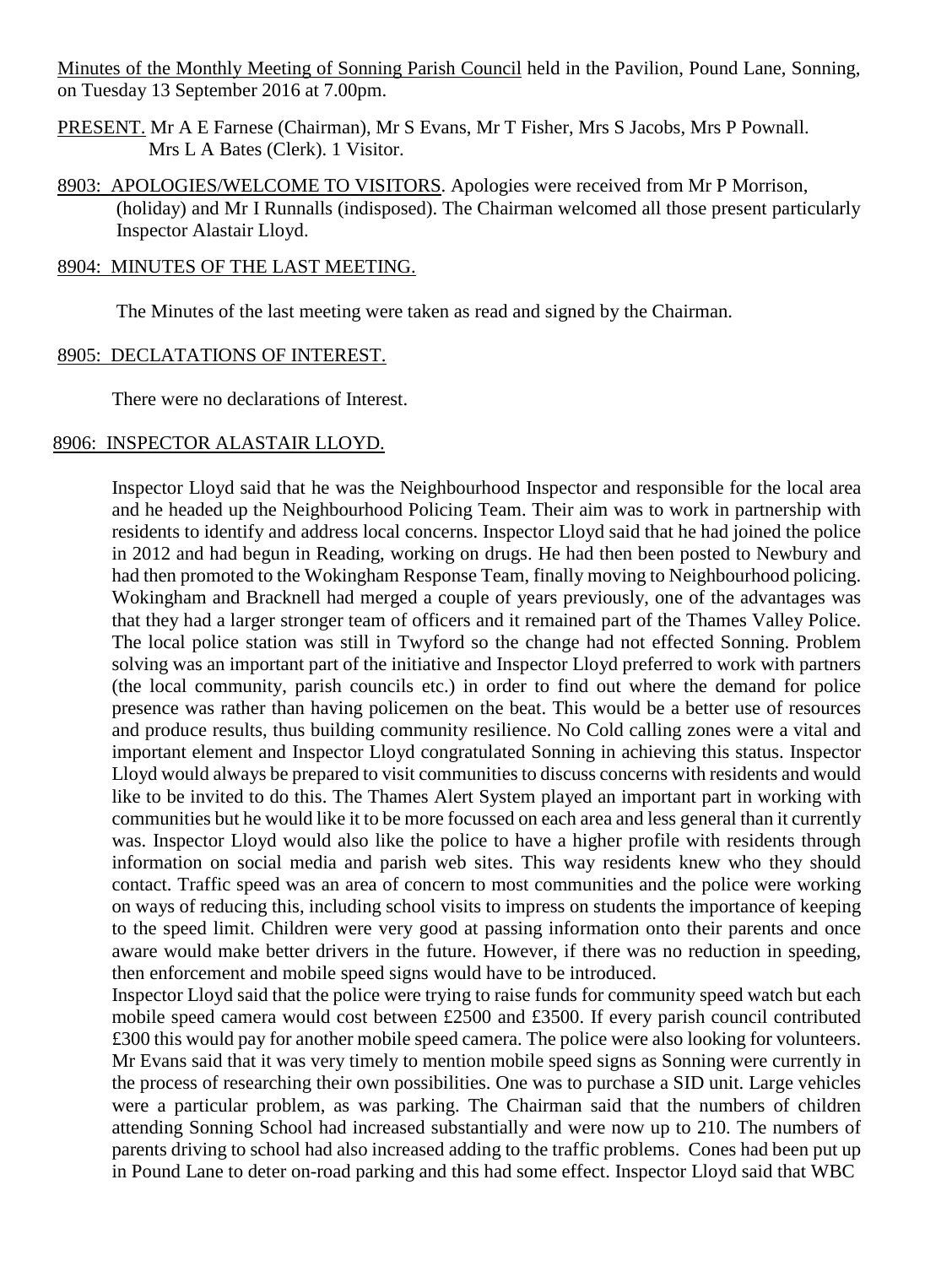### 8906: INSPECTOR ALASTAIR LLOYD (Cont'd).

were in the process of taking over responsibility for parking offenses, however if an accident was involved the police would deal with the matter. The Chairman said that the on-street parking by pupils of RBCC in Sonning Lane was an ongoing concern. Inspector Lloyd said that this should be raised with the school but it was explained that talks had taken place but, as there were no parking restrictions parents would not support a limit on parking. Inspector Lloyd said that if there was a particular problem to let him know and he agreed to send some information about Community Policing for publishing on the web site and for SPC to keep in touch with him. The Chairman thanked Inspector Lloyd who took his leave at 7.45 pm.

### 8907: CASUAL VACANCY.

This was ongoing. The Chairman agreed to produce another letter to residents highlighting the vacancies.

#### 8908: CORRESPONDENCE

Wokingham Volunteer Centre Fair. This would take place on 8 October at the Bradbury Centre, Rose Street in Wokingham.

Angus Ross. Mr Ross had offered to attend a parish meeting to provide information on his new responsibility, Environment, which covered flooding, drainage, waste collection, recycling, open spaces, rights of way etc. It also included developing other partnerships, including parish councils. It was agreed that the Clerk should ask Mr Ross to attend the October or November meeting.

Community Infrastructure Delivery. This would take place at the WBC offices on 17 October between 5. And 7 pm. The Chairman would attend.

Sustainable Drainage Delivery. WBC had launched a consultation on its review of this strategy over the summer. The deadline for responses was 16 September.

Local Plan Update. WBC would publish a list of land availability options for the Borough on 21 September. This would be for information only at this stage and being on the list did not mean the proposed sites were suitable, available or able to be delivered.

Air Quality Management. WBC had instructed Peter Brett and associate to undertake a detailed assessment of air quality in the Shute End area of Wokingham and High Street Twyford. These areas had been identified as having 'measured exceedances of the annual mean objective'. The areas had been identified as 'narrow, congested streets with residential properties close to the road'. It was agreed that this described Sonning High Street, which had no air quality monitoring at all. Councilors' said that traffic pollution during peak periods was identifiable by the smell.

Willow Sonning Eye. Mr Woodward, Chairman of Eye and Dunsden PC had asked if the Clerk had any information about the willow tree that had been felled in the garden next to the Bridge, which was on the Oxfordshire side and in the Sonning Eye Conservation Area. The Eye and Dunsden PC should have been informed if a CA application had been submitted so he was assuming that no permission had been granted. The Chairman said that he understood that the tree had been diseased and felled as it was dangerous.

# 8909: PLANNING.

Report. The Chairman said that the planning committee had met the previous week and discussed application 162138 Old Well Court and agreed to say that the Council could find no reason to object. The following application had been approved, Sonning Church of England Primary School (161037, 43 West Drive (161755) and 75 Pound Lane (162047). Mr Fisher said that Mr Runnalls had offered to hand over the planning documents while he was indisposed. The Chairman said that he would be happy to take care of the planning documents.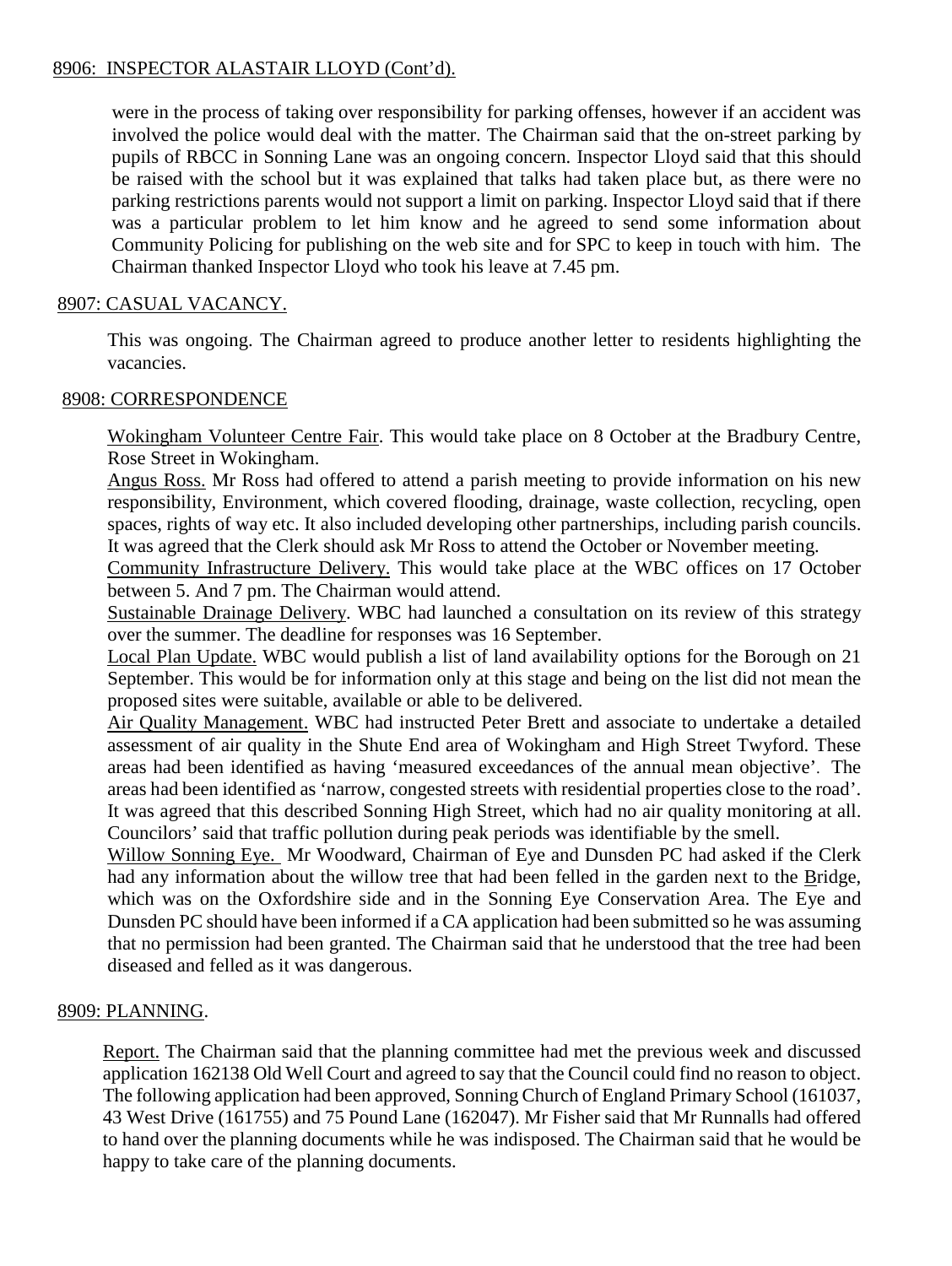**The following applications were on going**)**:** Reading Blue Coat School Sonning Lane (152342- F/2014/2319) split decision: Holme Park Farm House, Holme Park Farm Lane (153218): Greendown (160641): 31 Old Bath Road (160624: Sonning Golf Club (161529): Holmelea, Sonning Lane (161591): 20 Old Bath Road (161638): Microsoft Campus Thames Valley Park (161733): Land adjacent to Model Farm Cottages (161565): 42 Old Bath Road (161887) Reading Blue Coat School (161860) F/2014/2319.

**The following applications had been approved**: Sonning Church of England Primary School (161037): 43 West Drive (161755): 75 Pound Lane (162047).

**The following applications had been refused**. There were no refusals.

**The following new applications had been received.** Chestnut House Mustard Lane (161970). Prior approval of the erection of a single storey extension to form a conservatory, which would extend beyond the rear wall of the original house by 6m, for which the maximum height would be 4m and the height of the eaves would be 2.25m: Fairlawn Thames Street (162015). Erection of a 1no detached dwelling with integral double garage, following demolition of existing double garage and creation of new access to existing bungalow: The Great House (161871). Changes to fenestration in the main house and Coach House; pitched roofs over South East, North East and North West elevations plus forming a terrace at the first floor of the main house: The Great House (161872). Listed Building consent for the proposed changes to fenestration in the main house and Coach House; pitched roofs over South East, North East and North West elevations plus forming a terrace at the first floor of the main house: 75 Pound Lane (162047). Certificate of lawfulness for the proposed erection of a single storey side extension to dwelling: 3 Old Well Court Thames Street (162138). Erection of replacement single storey rear extension to dwelling following demolition of existing single storey rear extension: 16 Glebe Lane (162493). Erection of a single storey front extension and to include a canopy for the front porch.

#### 8910: CONSERVATION AREA ASSESSMENT.

The WBC Executive had approved the draft CAA for consultation, possibly starting in October. Revisions had been made to the document without consulting SPC and the changes had only been copied to Mr Hart after he had asked to see them. Mr Hart was dismayed by the changes, some of which seemed to be items that could be interpreted as critical of WBC's past planning decisions, and was suggesting a joint meeting with, or a letter to, WBC. Following discussion it was agreed that Mr Hart should draft a joint letter to WBC, copied to SPC for approval.

# 8911: QUESTIONS FOR BOROUGH COUNCILLOR.

In the absence of Cllr Haines there were no question

#### 8912: PARISHIONER QUESTIONS

There were no questions.

#### 8913: FINANCE.

.

- a) Report. The Clerk had prepared a report and it was noted.
- b) Payment of Accounts (August and September 2016). Mr Fisher proposed making the following payments, Mrs Pownall seconded and these were unanimously approved.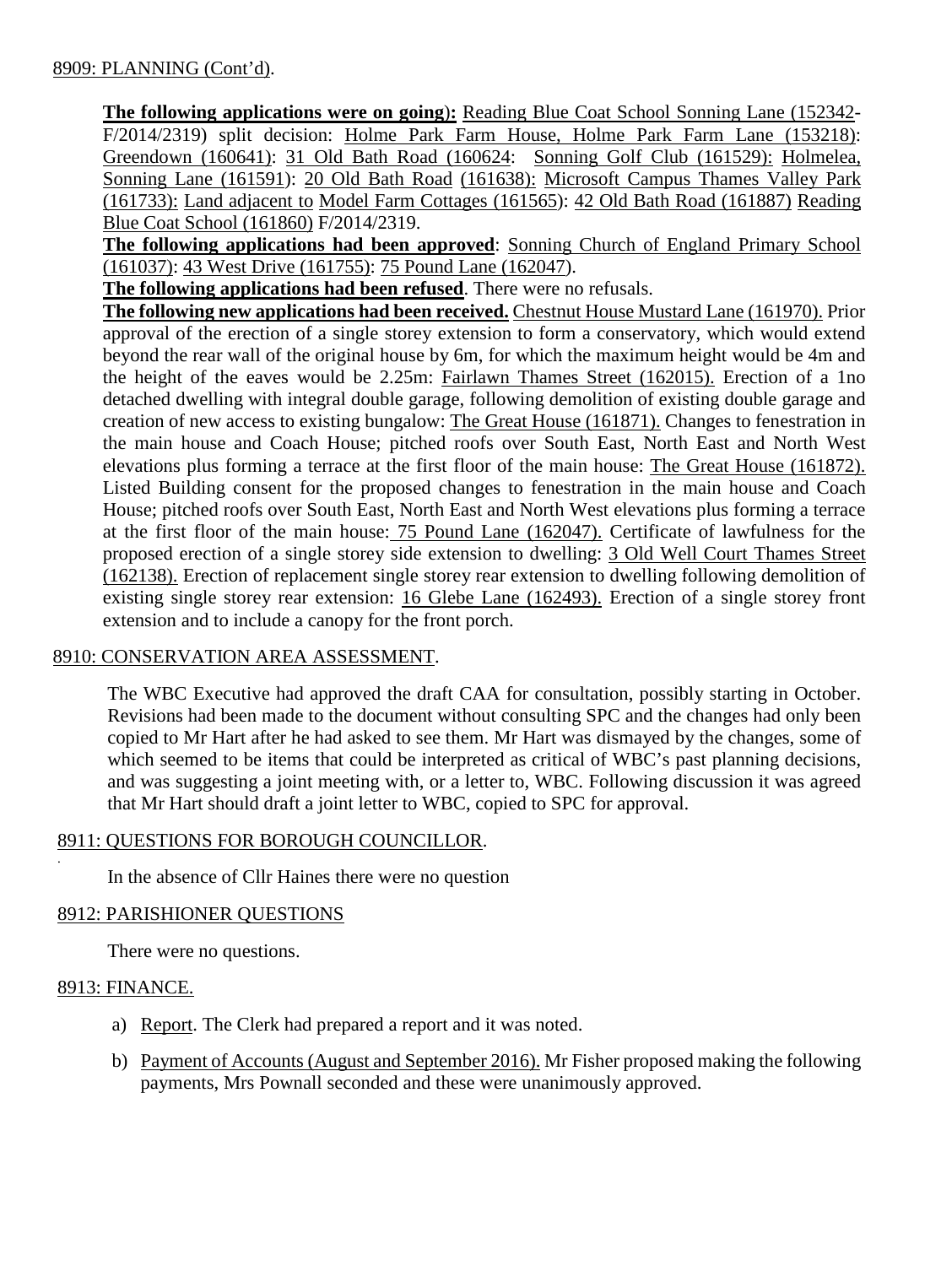| Payments   |        |             |                     |         |            |            |                   |                         |
|------------|--------|-------------|---------------------|---------|------------|------------|-------------------|-------------------------|
| Date       | Chq.   | Name        | Service item        | Gross   | <b>VAT</b> | <b>Net</b> | Committee         | Sub-Committee           |
|            | No.    |             |                     |         |            |            | Headings          |                         |
| 18 July 16 | 100301 | <b>SSE</b>  | St. Light M'tnce    | 718.56  | 119.76     | 598.80     | <b>LIGHTING</b>   | Lighting M'tnce.        |
| 18 July 16 | 100302 | <b>BALC</b> | Ann. Subs           | 396.08  | 66.01      | 330.67     | <b>ADMIN</b>      | <b>Admin Subs</b>       |
| 18 July 16 | 100303 | Henley      | Mow Main            | 490.00  | 0.00       | 245.00     | <b>RECREATION</b> | Rec Mowing              |
|            |        | Lands       |                     |         |            |            |                   |                         |
| 18 July 16 | 100303 | Henley      | Mow Outfield x 2    | 130.00  | 00.00      | 130.00     | <b>RECREATION</b> | <b>Sports Mowing</b>    |
|            |        | lands       |                     |         |            |            |                   |                         |
| 18 July 16 | 100304 | <b>ISS</b>  | Dog Bins            | 104.00  | 17.33      | 86.67      | <b>AMENITIES</b>  | <b>Environ Dog Bins</b> |
| 20 July 16 | 100305 | Son. Lands  | Mow Wharf           | 56.00   | 0.00       | 56.00      | <b>ENVIRO</b>     | Wharf. Mowing           |
| 20 July 16 | 100305 | Son. Lands  | Mow Playground      | 56.00   | 0.00       | 56.00      | <b>RECREATION</b> | Rec. Mowing             |
| 20 July 16 | 100305 | Son. Lands  | Car park fence      | 280.00  | 0.00       | 280.00     | <b>RECREATION</b> | Rec. M'tnce             |
| 20 July 16 | 100305 | Son. Lands  | Car park hand rail  | 180.00  | 0.00       | 180.00     | <b>RECREATION</b> | Rec. M'tnce.            |
| 20 July 16 | 100305 | Son. Lands  | Car park trees      | 130.00  | 0.00       | 130.00     | <b>RECREATION</b> | <b>Rec</b> Trees        |
| 20 July 16 | 100306 | Son. School | Photocopying        | 60.00   | 0.00       | 60.00      | <b>ADMIN</b>      | <b>Admin Subs</b>       |
|            |        |             | <b>Months Total</b> | 2600.64 | 203.10     | 2153.14    |                   |                         |

#### PAYMENT OF ACCOUNTS AUG '16 (1 TO 31 JULY)

PAYMENT OF ACCOUNTS SEPT '16 (1 TO 31 AUG)

| Payments  |        |                     |                     |              |            |            |                   |                      |
|-----------|--------|---------------------|---------------------|--------------|------------|------------|-------------------|----------------------|
| Date      | Chq.   | Name                | Service item        | <b>Gross</b> | <b>VAT</b> | <b>Net</b> | Committee         | Sub-Committee        |
|           | No.    |                     |                     |              |            |            | Headings          |                      |
| 1 Aug 16  | 100307 | <b>Henley Lands</b> | Mowing main         | 245.00       | 0.00       | 245.00     | <b>RECREATION</b> | Rec Mowing           |
| 1 Aug 16  | 100307 | <b>Henley Lands</b> | Mow Outfield        | 65.00        | 0.00       | 330.00     | <b>RECREATION</b> | Rec. Mowing          |
| 1 Aug 16  | 100308 | <b>ISS</b>          | Dog Bins            | 104.00       | 17.33      | 86.67      | <b>AMENITIES</b>  | Amen. Dog Binds      |
| 15 Aug 16 | 100309 | K Trimmings         | Litter              | 150.00       | 00.00      | 150.00     | <b>HIGHWAYS</b>   | Highways Litter      |
| 15 Aug 16 | 100311 | L A Bates           | Honorarium          | 2697.50      | 00.00      | 2697.50    | <b>CLERK</b>      | Clerk salary         |
| 15 Aug 16 | 100311 | L A Bates           | Telephone           | 40.00        | 0.00       | 40.00      | <b>ADMIN</b>      | Admin Telephone      |
| 15 Aug 16 | 100312 | Inland Rev.         | Tax & NIC           | 390.06       | 0.00       | 390.06     | <b>CLERK</b>      | Clerk Salary         |
| 15 Aug 16 | 100313 | Henley Lands        | Mowing main         | 490.00       | 0.00       | 490.00     | <b>RECREATION</b> | Rec Mowing           |
| 15 Aug 16 | 100313 | Henley Lands        | Mow outfield        | 65.00        | 0.00       | 65.00      | <b>SPORTS</b>     | <b>Sports Mowing</b> |
|           |        |                     | <b>Months Total</b> | 4246.56      | 17.33      | 4494.23    |                   |                      |

#### 8914: HIGHWAYS.

Mr Evans said that he had sent an update following his meeting with Tony Mansfield (Hurst PC), together with Mr Fisher and Mr Morrison. This showed that Hurst had a four point strategy on speeding. They would respond to residents' requests and complaints about speeding including a communication methodology to the residents and to Wokingham Council. They would identify roads that required speed signs and restrictions and implement them, including listing roads that require speed reductions. They would randomly monitor all road through the parish utilizing their black box speed recording device. They would interface with the police and produce speed reports on the parish and communicate the needs for speed enforcement. Mr Mansfield had very generously offered to run a one off pilot in any road in Sonning using Hurst's black box speed recorder over 7- 10 days. This would require authorization from Wokingham as to positioning and to be covered by SPC's insurance. He did ask for assistance in installation and in taking down the black box recorder. Mr Mansfield would them be able to provide an analysis and prints of the recording for SPC. Obvious roads for monitoring were Pound Lane (as most pedestrian crossings took place in Pound Lane) and Sonning Lane.

Since meeting Mr Mansfield, Mr Evans had contacted Westcotec, suppliers of vehicle activated signs, and provided them with a specification. They didn't recommend putting a speed limit in as this could act as a challenge to some motorists, but suggested demountable signs that could be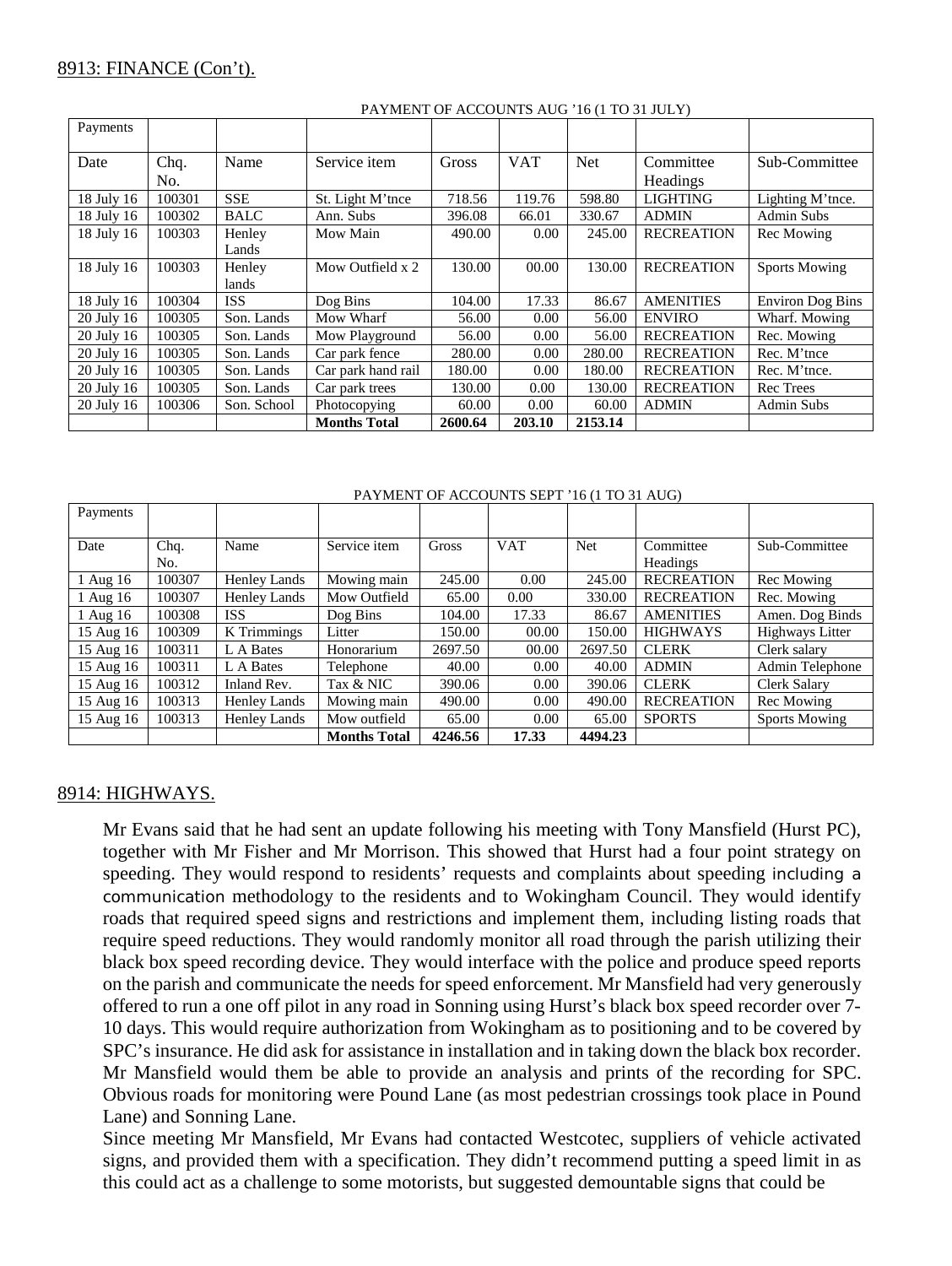# 8914: HIGHWAYS (Cont'd).

moved to different locations. Mr Evans agreed to send an email to everyone with details of all the various products and designs. Not all of the products had the facility for measuring the length of vehicles and prices varied between £2000 and £3000. Westcotec had generously offered to install a sign on a temporary basis possibly at Sonning Bridge. Battery operated signs would need recharging every 2 -3 weeks. The Chairman proposed that everyone should consider the data that, Mr Evans would provide in his email, ready to make a decision at the November meeting. Mr Evans would also write to the Fire Brigade Trust with a request for funding.

# 8915: RECREATION AND ENVIRONMENT W.G.

- a) Mrs Pownall said that she and the Clerk had met Mark Roach, who dealt with applications for sports funding at WBC, regarding funding for the pavilion. Mr Roach had recommended that SPC employed a project manager as they had the skills to guide the parish council through the whole process, which could be complicated. He had also provided the name of a contact who had a lot of experience and could usually cover her own costs. It would be necessary to have planning permission before applying for funding and Mr Roach suggested that other users should be consulted on the design as different sports had different needs. The Chairman said that any decisions should be made by SPC and the process would need to be led by them. The Chairman said that he would like to arrange another meeting with all the clubs and interested parties, he and Mrs Pownall would draw up a list.
- b) Safety Checks. Mrs Pownall would check the equipment and Mr Pownall would attend to the damaged concrete on the skate park. The Clerk said that Wicksteed had carried out the repairs to the swings.
- c) Water Drain-Off Work. Mr Beckinsale had said that he could begin installation at the end of September.
- d) Quotes for the Playground. Proludic had provided an alternative quote at £6,118 for a new swing and walkways and £1755 for a new safety surface under an adjoining piece of equipment.
- e) Wharf Works. The Chairman said that weeds had grown up around the sensor for the Bridge lights. Mrs Jacobs agreed to remove them.
- f) Pavilion Door. Another attempted break in had occurred overnight on 6 September, just three weeks after the new, replacement doors, had been installed. One door had been damaged so badly that the locking system no longer worked and an emergency locksmith had to be called in before anyone could access the pavilion. Mrs Pownall agreed to look at different security options and would visit Maplins for advice. The Clerk had asked Alpha for a quote for a replacement for the damaged door.

# 8916: TECHNICAL SERVICES.

Safety Checks. The Chairman had carried out the safety checks.

 Lighting Upgrade. The Chairman said that the new lighting was a success and provided an even spread of light. Mr Fisher suggested the following locations for heritage lights in Pound Lane, outside Olde Tudor Place, outside 22 Pound Lane (this would need an arm extension), opposite 11 Pound Lane.

Quote for Posts. The Chairman said that he had seen some suitable planters, which would cost £30 each. He proposed purchasing three at a cost of £90 (plus plants and compost), Mr Fisher seconded and this was unanimously approved.

Allotments. The Chairman said that no replies had been received from allotment holders about the suggestion to remove the compost heap and he proposed that no further action be taken. Mrs Jacobs said that brambles were overgrowing the allotment path. The Chairman would ask Mr Tinson to cut these back.